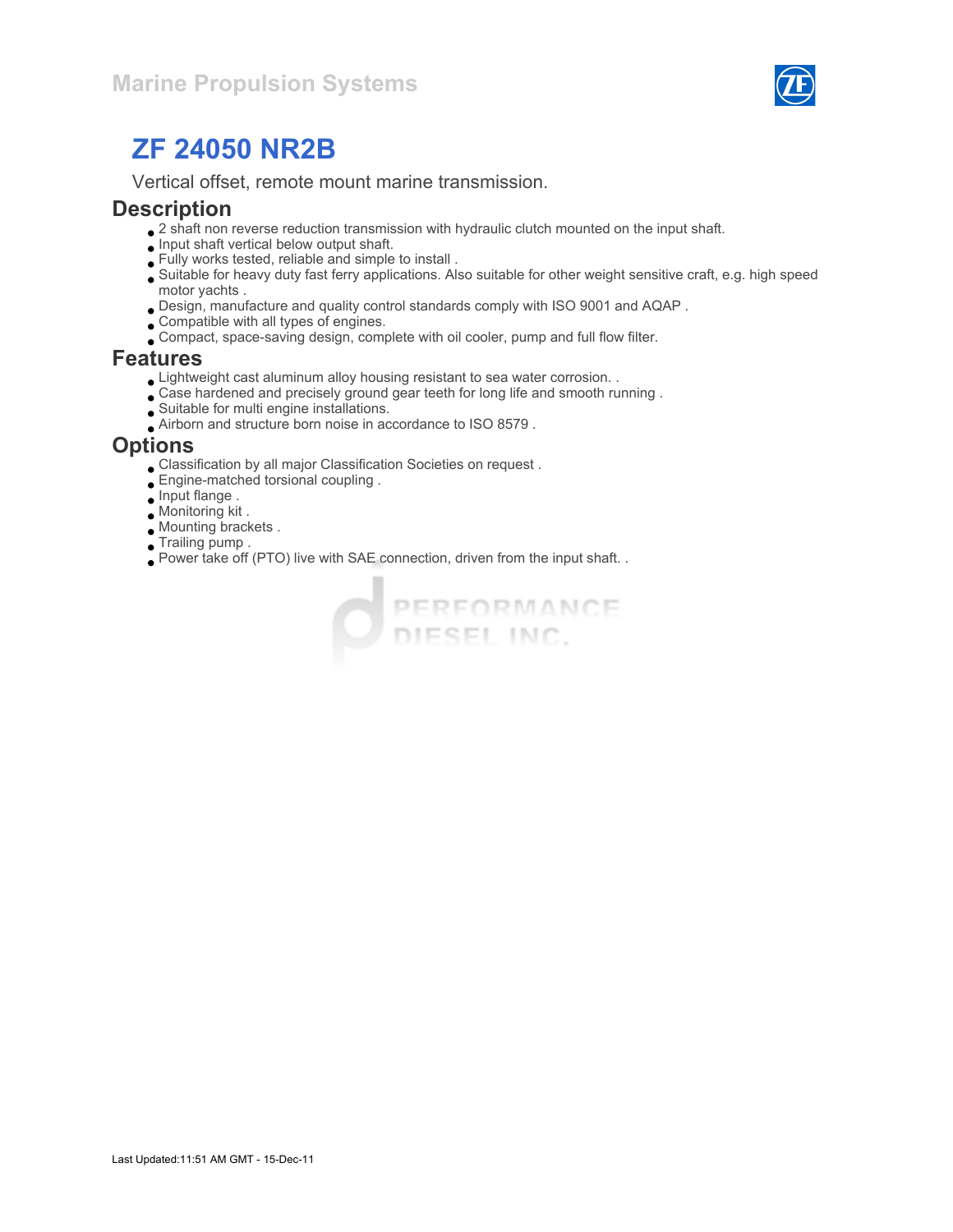## Ratings

## Light Duty

| <b>RATIOS</b> |                                                             | <b>MAX. TORQUE POWER/RPM</b><br><b>INPUT POWER CAPACITY</b> |                                                                |                                                   |    |    |          |           |          |          | MAX. |            |
|---------------|-------------------------------------------------------------|-------------------------------------------------------------|----------------------------------------------------------------|---------------------------------------------------|----|----|----------|-----------|----------|----------|------|------------|
|               |                                                             | Nm                                                          | ftlb                                                           | kW                                                | hp | kW | hp       | <b>kW</b> | hp       | kW       | hp   | <b>RPM</b> |
|               |                                                             |                                                             |                                                                |                                                   |    |    | 1800 rpm |           | 2000 rpm | 2100 rpm |      |            |
|               | $\blacksquare$ 1.514*, 2.032, 2.577, 2.760*,<br>3.043.3.476 | 21500                                                       | 15858 2.2513 3.0191 4052 5434 4503 6038 4728 6340              |                                                   |    |    |          |           |          |          |      | 2300       |
|               | $\blacksquare$ 3.700*                                       | 20476                                                       | 15102  2.1441 2.8753 3859  5175  4288  5751  4503  6038   2300 |                                                   |    |    |          |           |          |          |      |            |
|               | $\Box$ 3.947*                                               | 19451                                                       |                                                                | 14346 2.0368 2.7313 3666 4916 4074 5463 4277 5736 |    |    |          |           |          |          |      | 2300       |

Special Order Ratio.

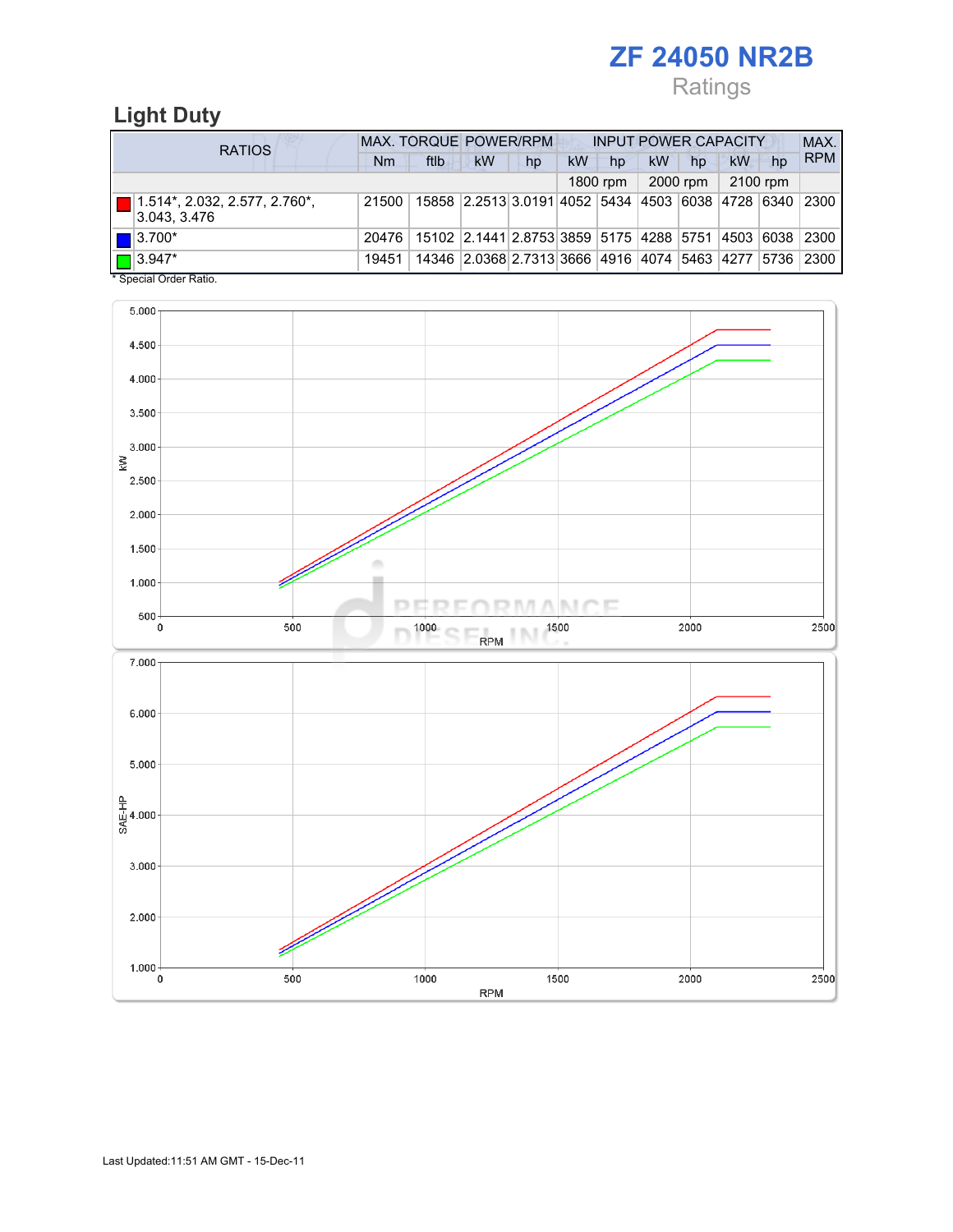## Ratings

## Medium Duty

| <b>RATIOS</b>                                         | <b>MAX. TORQUE POWER/RPM</b> |                                                                |                                                        |    |    | <b>INPUT POWER CAPACITY</b> |    |          |    |          |            |
|-------------------------------------------------------|------------------------------|----------------------------------------------------------------|--------------------------------------------------------|----|----|-----------------------------|----|----------|----|----------|------------|
|                                                       | Nm                           | ftlb                                                           | <b>kW</b>                                              | hp | kW | hp                          | kW | hp       | kW | hp       | <b>RPM</b> |
|                                                       |                              |                                                                |                                                        |    |    | 1600 rpm                    |    | 1800 rpm |    | 2000 rpm |            |
| $\Box$ 1.514*, 2.032, 2.577, 2.760*,<br> 3.043, 3.476 | 18200                        |                                                                | 13424 1.9058 2.5557 3049 4089 3430 4600 3812 5111 2300 |    |    |                             |    |          |    |          |            |
| $\blacksquare$ 3.700*                                 | 17333                        | 12784  1.8150 2.4339 2904  3894  3267  4381  3630  4868   2300 |                                                        |    |    |                             |    |          |    |          |            |
| $\Box$ 3.947*                                         | 16466                        |                                                                | 12145 1.7242 2.3122 2759 3699 3104 4162 3448 4624      |    |    |                             |    |          |    |          | 2300       |

\* Special Order Ratio.

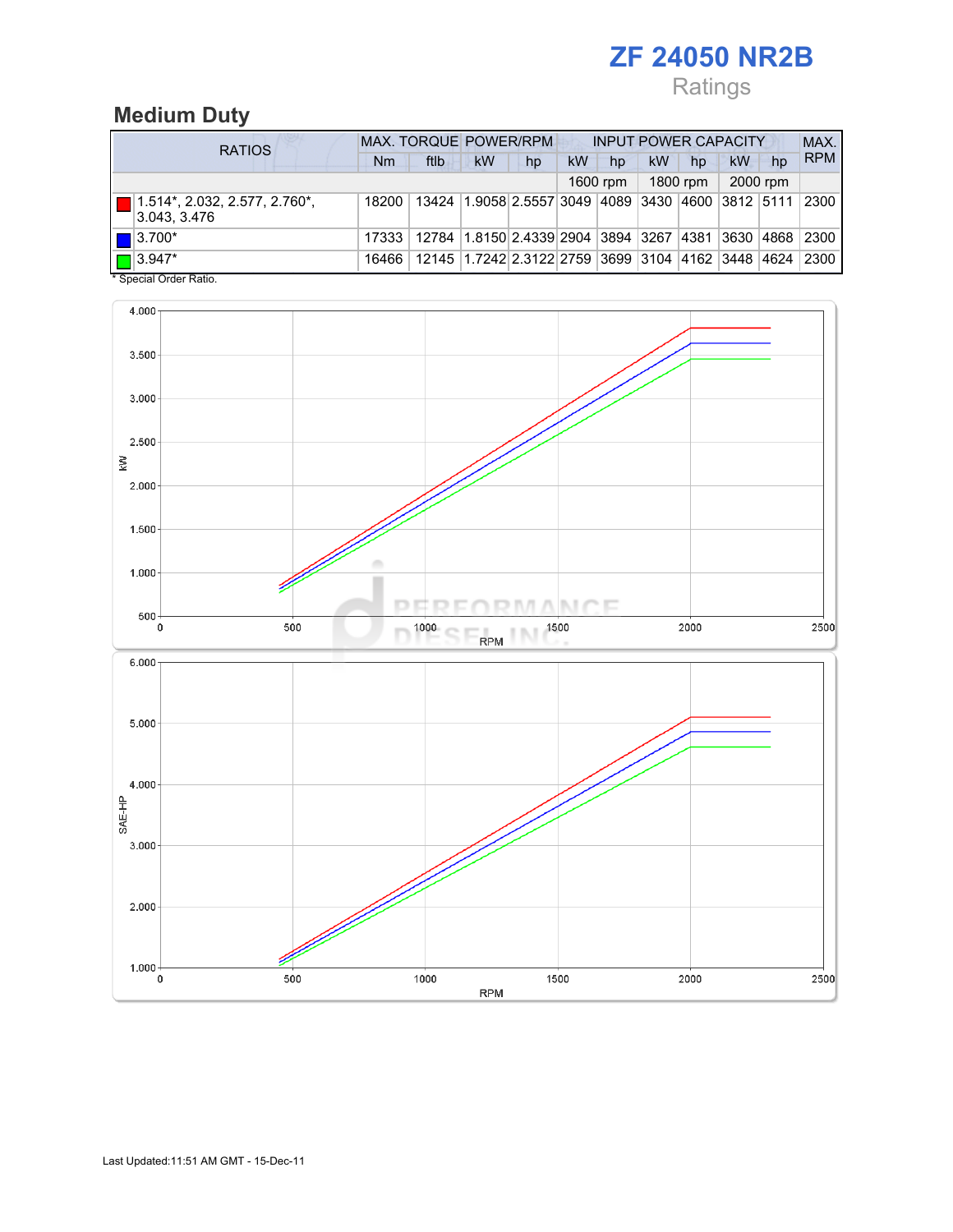## Ratings

## Continuous Duty

| <b>RATIOS</b>                                  | MAX. TORQUE POWER/RPM |       |                                                   |                              |    | <b>INPUT POWER CAPACITY</b> |           |          |                  |          |            |
|------------------------------------------------|-----------------------|-------|---------------------------------------------------|------------------------------|----|-----------------------------|-----------|----------|------------------|----------|------------|
|                                                | Nm                    | ftlb  | <b>kW</b>                                         | hp                           | kW | hp                          | <b>kW</b> | hp       | kW               | hp       | <b>RPM</b> |
|                                                |                       |       |                                                   |                              |    | $1200$ rpm                  |           | 1600 rpm |                  | 1800 rpm |            |
| 1.514*, 2.032, 2.577, 2.760*,<br>3.043, 3.476  | 14390                 |       | 10614 1.5068 2.0207 1808 2425 2411 3233 2712 3637 |                              |    |                             |           |          |                  |          | 1800       |
| $\blacksquare$ 3.700*                          | 13704                 | 10108 | 1.4350 1.9243 1722  2309  2296  3079  2583  3464  |                              |    |                             |           |          |                  |          | 1800       |
| $\blacksquare$ 3.947*<br>* Concial Order Datio | 13019                 | 9602  |                                                   | 1.3632 1.8281 1636 2194 2181 |    |                             |           |          | 2925  2454  3291 |          | 1800       |



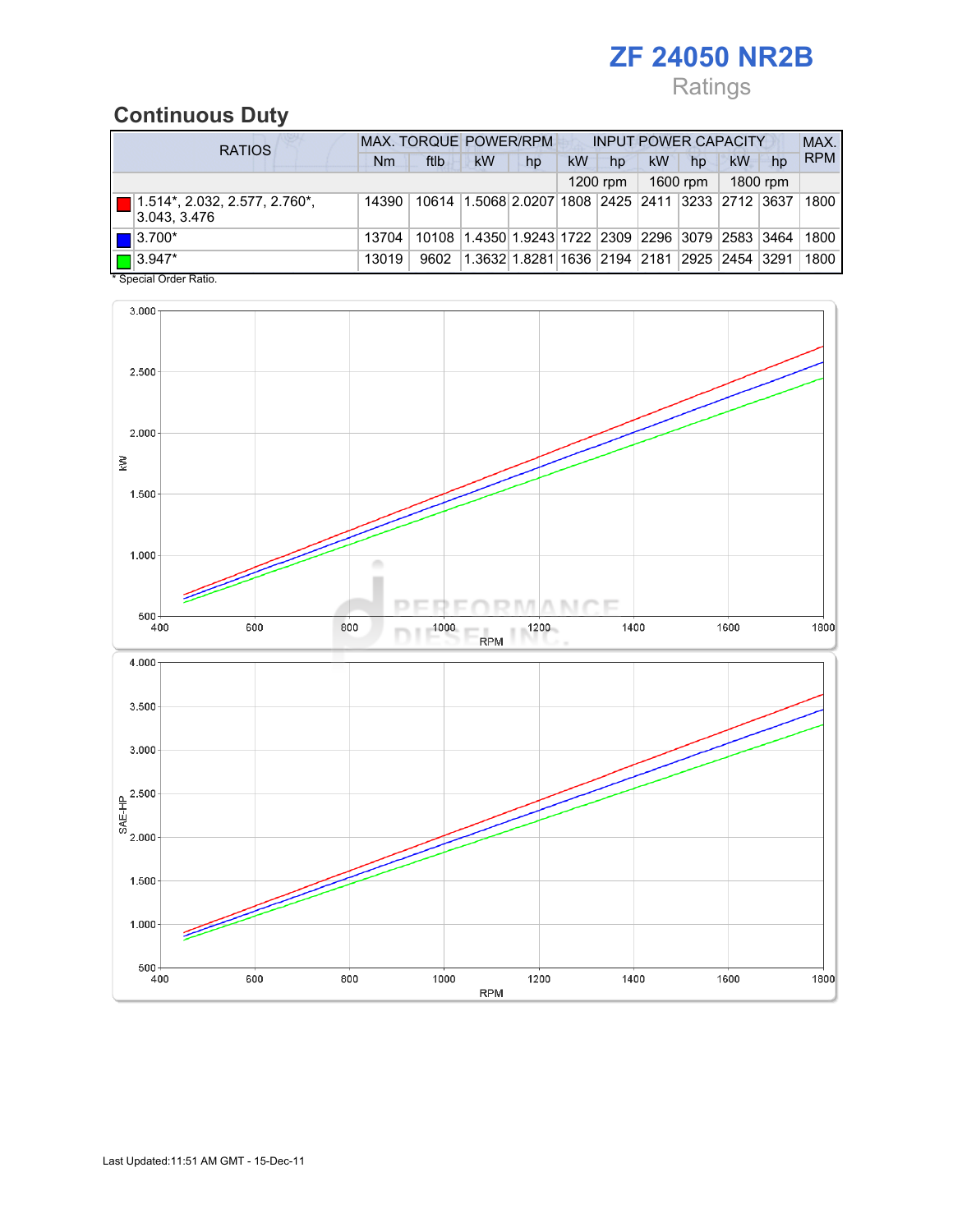ZF 24050 NR2B **Dimensions** 



| mm (inches) |                |                |                |                |                            |            |                |  |
|-------------|----------------|----------------|----------------|----------------|----------------------------|------------|----------------|--|
| A           | B <sub>1</sub> | B <sub>2</sub> | H <sub>1</sub> | H <sub>2</sub> |                            |            | L <sub>2</sub> |  |
| 475 (18.7)  | 455 (17.9)     | 455 (17.9)     | 440 (17.3)     | 1,112(43.8)    | 1,032(40.6)                | 750 (29.5) | 480 (18.9)     |  |
|             |                | Weight kg (lb) |                |                | Oil Capacity Litre (US qt) |            |                |  |
|             |                | 1,630 (3,586)  |                |                | 75.0 (80.0)                |            |                |  |

#### Output Coupling Dimensions Е

|  |  |                      |                                                         |  |     | <b>Bolt Holes</b> |      |  |
|--|--|----------------------|---------------------------------------------------------|--|-----|-------------------|------|--|
|  |  |                      |                                                         |  | No. | Diameter (E)      |      |  |
|  |  | mm in mm in mm in mm |                                                         |  |     | mm                |      |  |
|  |  |                      | 435   17.1   385   15.2   330   13.0   46.0   1.81   20 |  |     | - 30.4            | 1.20 |  |